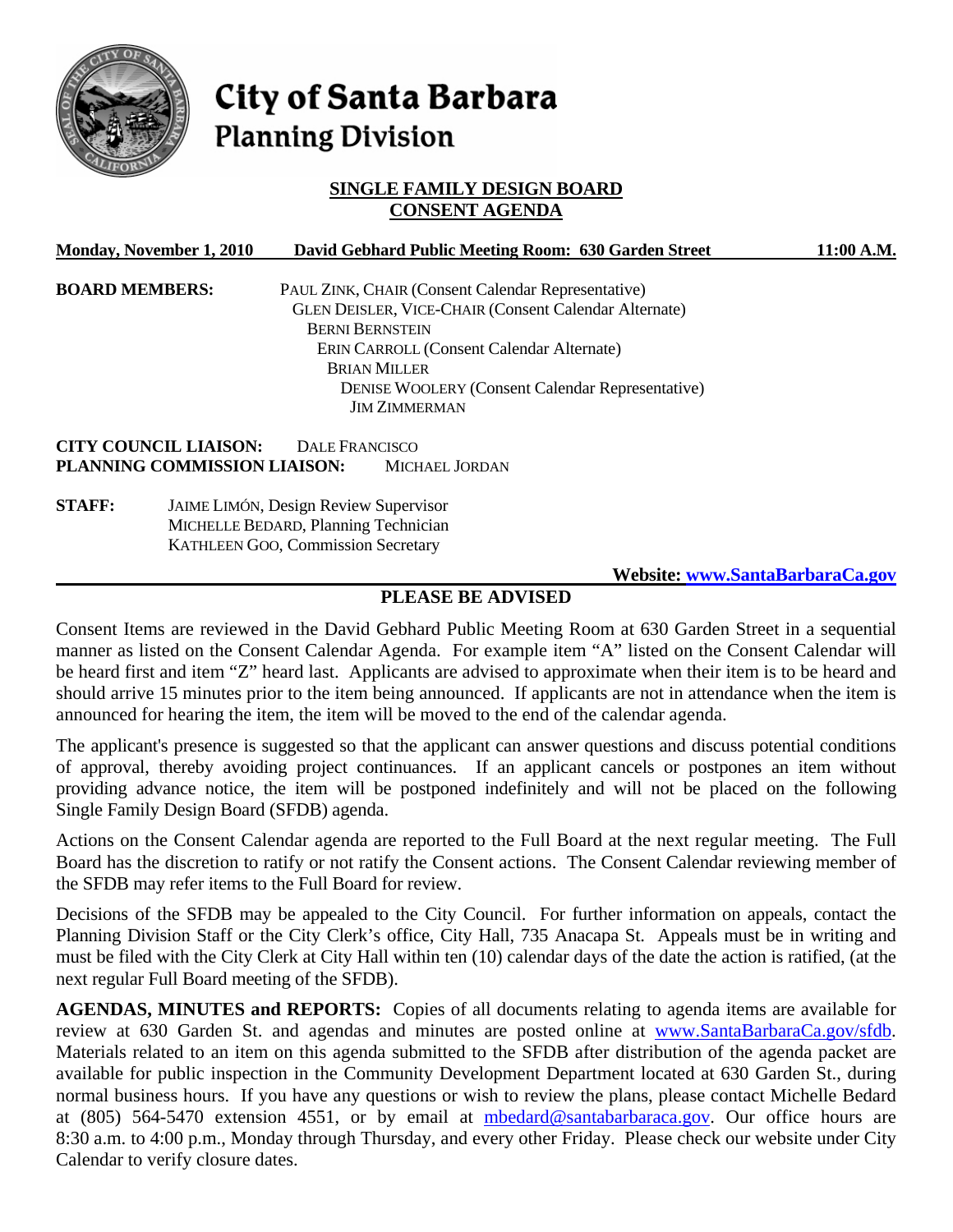**AMERICANS WITH DISABILITIES ACT:** In compliance with the Americans with Disabilities Act, if you need special assistance to gain access to, comment at, or participate in this meeting, please contact the Planning Division at (805)564-5470. If possible, notification at least 48 hours prior to the meeting will enable the City to make reasonable arrangements in most cases.

**NOTICE:** On Wednesday, October 27, 2010, this Agenda was duly posted on the indoor and outdoor bulletin boards at the Community Development Department, 630 Garden Street, and online at [www.SantaBarbaraCa.gov/sfdb](http://www.santabarbaraca.gov/sfdb).

**PUBLIC COMMENT:** Any member of the public may address the Single Family Design Board Consent Representative for up to two minutes on any subject within their jurisdiction that is not scheduled for a public discussion before the Board.

# **REVIEW AFTER FINAL**

# A. 447 CONEJO RD **A-1 Zone**

| Assessor's Parcel Number:  | 019-050-017          |
|----------------------------|----------------------|
| <b>Application Number:</b> | MST2009-00509        |
| Owner:                     | Hezi and Corin Koren |
| Designer:                  | Ubaldo Diaz          |

(This project is returning for a Review After Final to add an approximately 230 square foot second-story deck on the front of the house and add double doors on the first floor. These revisions require Staff Hearing Officer review of a modification for alterations within the front setback. The original project description follows: Proposal to rebuild a house and garage destroyed in the Tea Fire. Proposed is a 1,772 square foot two-story single-family residence and a detached 400 square foot two-car garage. The total of 2,172 square feet on the 9,996 net square foot lot in the Hillside Design District is 59% of the maximum floor to lot area ratio.)

**(Project requires compliance with Staff Hearing Officer Resolution No. 048-10. Approval of the Review After Final for a new second-story deck is requested.)** 

# **REVIEW AFTER FINAL**

# **B.** 803 RAMETTO LN **A-2** Zone

| Assessor's Parcel Number:           | 015-120-010         |
|-------------------------------------|---------------------|
| <b>Application Number:</b>          | MST2009-00355       |
| Owner:                              | <b>Jane Barrett</b> |
| Designer:                           | Sophie Calvin       |
| Landscape Architect: Arcadia Studio |                     |

(Proposal for 350 square feet of additions to the first floor and a new 691 square foot second-story. The project includes a new deck, entry porch, and remodeling. The existing 1,837 square foot one-story single-family residence and attached 499 square foot two-car garage is located on a 40,678 square foot lot in the Hillside Design District. The proposed total of 3,832 square feet is 77% of the maximum guideline floor to lot area ratio.)

**(Review After Final for design location alterations for the use of the stained cedar shingles and stone facade materials, minor design alterations to windows on the north and south elevation, the elimination of the entry trellis and low stone wall, and site alterations including a new guard rail, fire pit, barbeque counter, and spa equipment. No alterations are proposed to the west elevation.)**